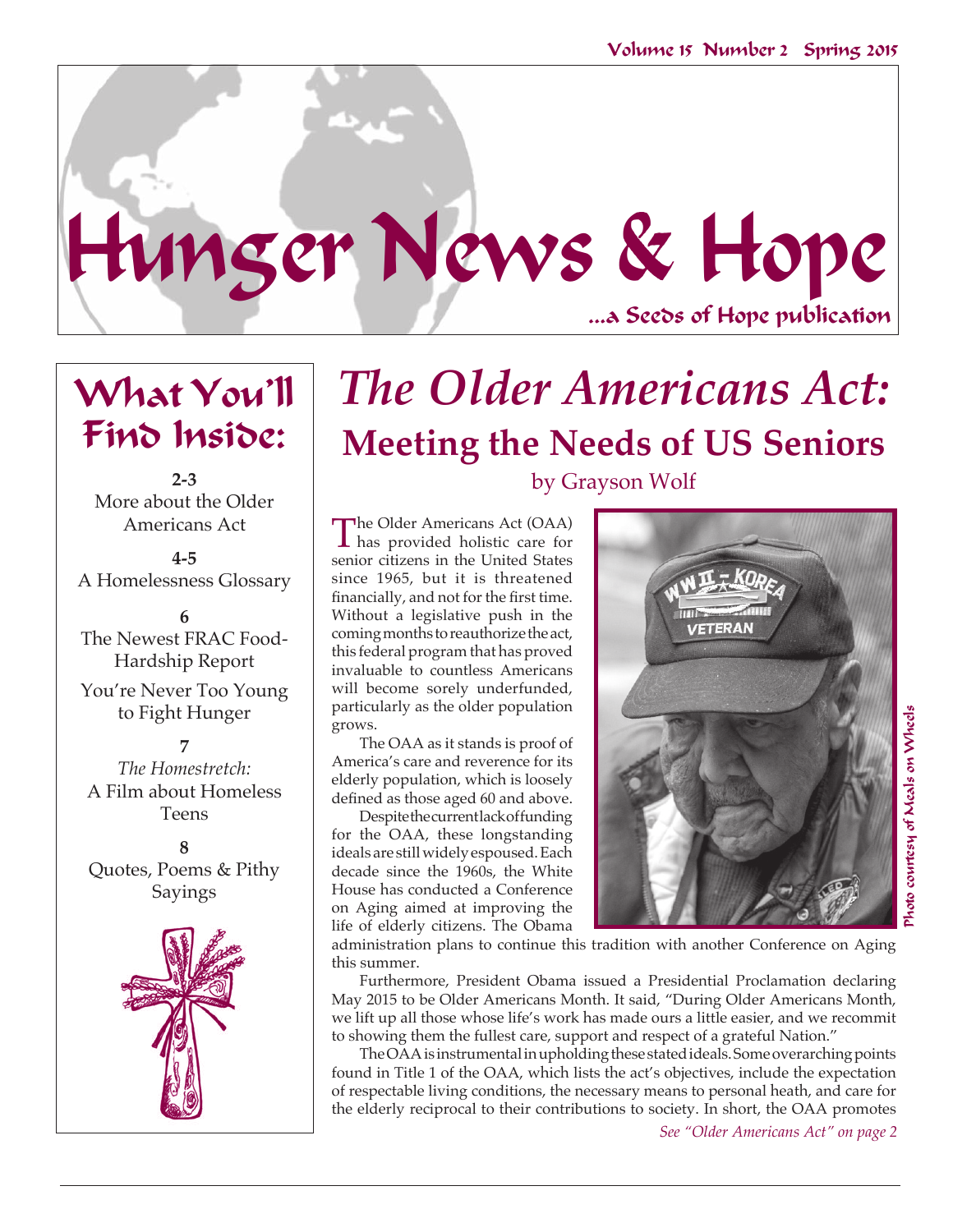### **Older Americans Act,** *continued from page 1*

the independence of the elderly and, in doing so, affirms the place of senior citizens in the modern world.

The act also established an Administration on Aging, which is now called the Administration for Community Living (ACL), to execute the aforementioned purposes. The ACL as a federal entity is remarkable for its local emphasis.

Not only does it offer services and programs promoting elderly independence, but it also provides funding to similarly minded organizations. Thus, local bodies that have a more complete understanding of their communities' needs are empowered to more fully help the beneficiaries of the OAA.

However, the OAA no longer has the funding, both present and future, to continue its aid programs to the fullest extent. National inflation rates and the growing number of seniors have far outpaced the OAA's funding. If that weren't enough, recent budget cuts for Non-Defense Discretionary programs have hamstrung both the OAA and its dependent organizations.

According to Sandy Markwood, CEO of the National Association of Area Agencies on Aging, the lack of funding for the OAA means "It will not meet the needs of the current population of older adults and certainly won't meet the needs of the generation of older adults to come." Even though the need is growing to fund care programs for senior citizens, the fundraising well is drying up rapidly.

*A Center for Effective Government study shows that every dollar spent on an OAA-funded program such as Meals on Wheels results in as much as \$50 saved for Medicaid.* 

Meals on Wheels is one organization that proves the effectiveness of the OAA, thereby highlighting the need for continual funding. There are more than 5,000 Meals on Wheels programs across the nation. Through Title III of the OAA, these Meals on Wheals programs are granted funds that enable them to address a variety of older-American needs, ranging from nutritional aid to home-care assistance.

## *The White House Conference on Aging*

The White House plans to recognize the 50th anniversary of the Older Americans Act, Medicare and Medicaid by hosting a Conference on Aging this summer. Since the first White House Conference on Aging (WHCOA) in 1961, there has been a WHCOA each decade.

The WHCOA convenes in order to promote the welfare of senior citizens and ascertain how to best meet the needs of older Americans. In doing so, the White House hopes to bring to light the important issues of elderly care, as well as to educate and prepare the general populace for future concerns we must face as the number of senior citizens grows.

In addition to holding a national conference, the WHCOA features five regional forums that afford a greater voice to individuals who work in the field or benefit from social work. These voices will allow the WHCOA to focus on,



among other things, topics such as retirement security, healthy aging, elder justice and longterm services and supports.

Normally, the WHCOA is funded by the Older Americans Act. Since Congress has yet to reauthorize the act, the Obama Administration petitioned the legislature for \$3 million during the Fiscal Year 2015. Although the WHCOA is seemingly smaller than in previous years, the budget allowance, along with private donations, will permit it to take place.

To keep up with WHCOA news, visit whitehouseconferenceonaging.gov.

—*Sources:* Forbes*, White House Conference on Aging* 

 The most publicized of Meals on Wheels' initiatives is its goal of providing needy seniors with three nutritious meals a week. In a 2013 study cited by the AARP and the Food Research and Action Center (FRAC), 9 percent of seniors, living alone or in a household, are food insecure, and that number is growing.

 Meals on Wheels and similar OAAfunded organizations are often the most effective ways to combat these pressing concerns. According to Meals on Wheels data, Meals on Wheels has been very successful in addressing such needs:

- *2,477,736 seniors are being served by Meals on Wheels programs.*
- *223,633,085 meals are served annually by Meals on Wheels.*
- *92 percent of seniors aided by Meals on Wheels say it enables them to remain living at home.*
- *84 percent say it helps them eat healthier.*
- *83 percent say it improves their health.*

 OAA-funded programs like Meals on Wheels have done a commendable job in providing for older Americans, but their good goes beyond sentimentality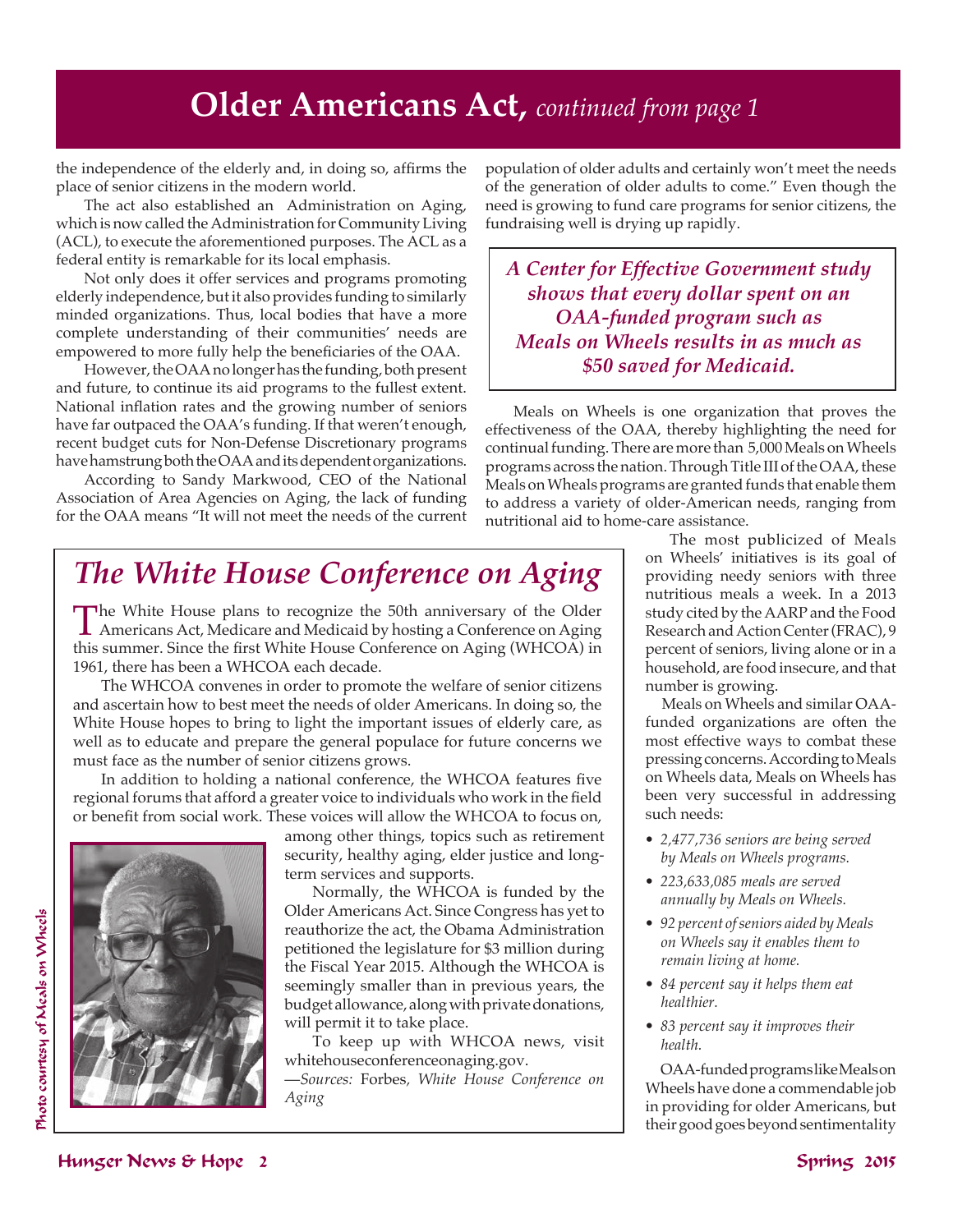or ideas about justice. Funding the OAA makes savvy financial sense.

Senator Bernie Sanders, chair of the Senate Subcommittee on Primary Health and Aging, noted that providing assistance to senior citizens mitigates healthcare costs in the long haul, claiming, "If you're malnourished, you're going to get sick more often. You may end up in the emergency room at great expense to Medicaid…. We can feed a senior for an entire year for the cost of one day in a hospital."

Ellie Hollander, president and CEO of the Meals on Wheels Association of America, echoes this statement by asserting that small expenditures for OAA programs result in enormous savings for Medicare and Medicaid.

This claim is corroborated by a Center for Effective Government study that shows every dollar spent on an OAA-

funded program such as Meals on Wheels results in as much as \$50 saved for Medicaid.

If the Older Americans Acts is so cost effective, why hasn't it been reauthorized and fully funded? Partisan politics don't appear to be a significant factor. The OAA has been reauthorized multiple times, most recently under a Republican-led Senate in 2006. Current supporters are found across the political spectrum.

Since the OAA is relatively bipartisan, some are quick to blame the Obama administration for the lack of funding. However, Obama's FY2016 proposals to increase funding for nutrition programs and the White House's ongoing Conference on Aging procedures would seem to refute these accusations.

Ignorance of the OAA due to generational gaps may be one culprit. Meals on Wheels and similar organizations often rely on elderly volunteers. Accordingly, the groups that both aid and are aided by the OAA are those who are least able to affect legislation.

Whatever may be the holdup in providing funding, it is clear that ignorance of the issue only exacerbates the situation. If the Older Americans Act is to remain useful, it must be reauthorized and refunded in accordance with the elderly population's growing needs. *—Grayson Wolf is a religion and English major at Baylor University and a Seeds editorial intern. He grew up in Waco, TX. Sources: AARP,* Forbes*, Food Research* 

*and Action Center, Meals on Wheels Association of America,* The Nation*, The Pew Charitable Trusts, United States Administration on Aging, US President Barack Obama: Presidential Proclamation, The White House Conference on Aging.*

### *What You Can Do…*

To help secure a respectable future for senior citizens:

1. Contact your US Senators and Representatives about reauthorizing the OAA.

2. Advocate a balanced fiscal plan that protects the OAA and other Non-Defense Discretionary programs.

3. Educate your communities about the OAA, care for the elderly and local opportunities to volunteer.

## *The Goals of the Older Americans Act*

1. An adequate income in retirement in accordance with the American standard of living.

2. The best possible physical and mental health which science can make available and without regard to economic status.

3. Obtaining and maintaining suitable housing, independently selected, designed and located with reference to special needs and available at costs which older citizens can afford.

4. Full restorative services for those who require institutional care, and a comprehensive array of community-based, long-term care services adequate to appropriately sustain older people in their communities and in their homes, including support to family members and other persons providing voluntary care to older individuals needing long-term care services.

5. Opportunity for employment with no discriminatory personnel practices because of age.

6. Retirement in health, honor, dignity—after years of contribution to the economy.

7. Participating in and contributing to meaningful activity within the widest range of civic, cultural, educational, and training and recreational opportunities.

viii. Efficient community services, including access to low-cost transportation,

which provide a choice in supported living arrangements and social assistance in a coordinated manner and which are readily available when needed, with emphasis on maintaining a continuum of care for vulnerable older individuals.

8. Immediate benefit from proven research knowledge which can sustain and improve health and happiness.

9. Freedom, independence, and the free exercise of individual initiative in planning and managing their own lives, full participation in the planning and operation of communitybased services and programs provided for their benefit, and protection against abuse, neglect, and exploitation.

*—from the text of the original Older Americans Act*

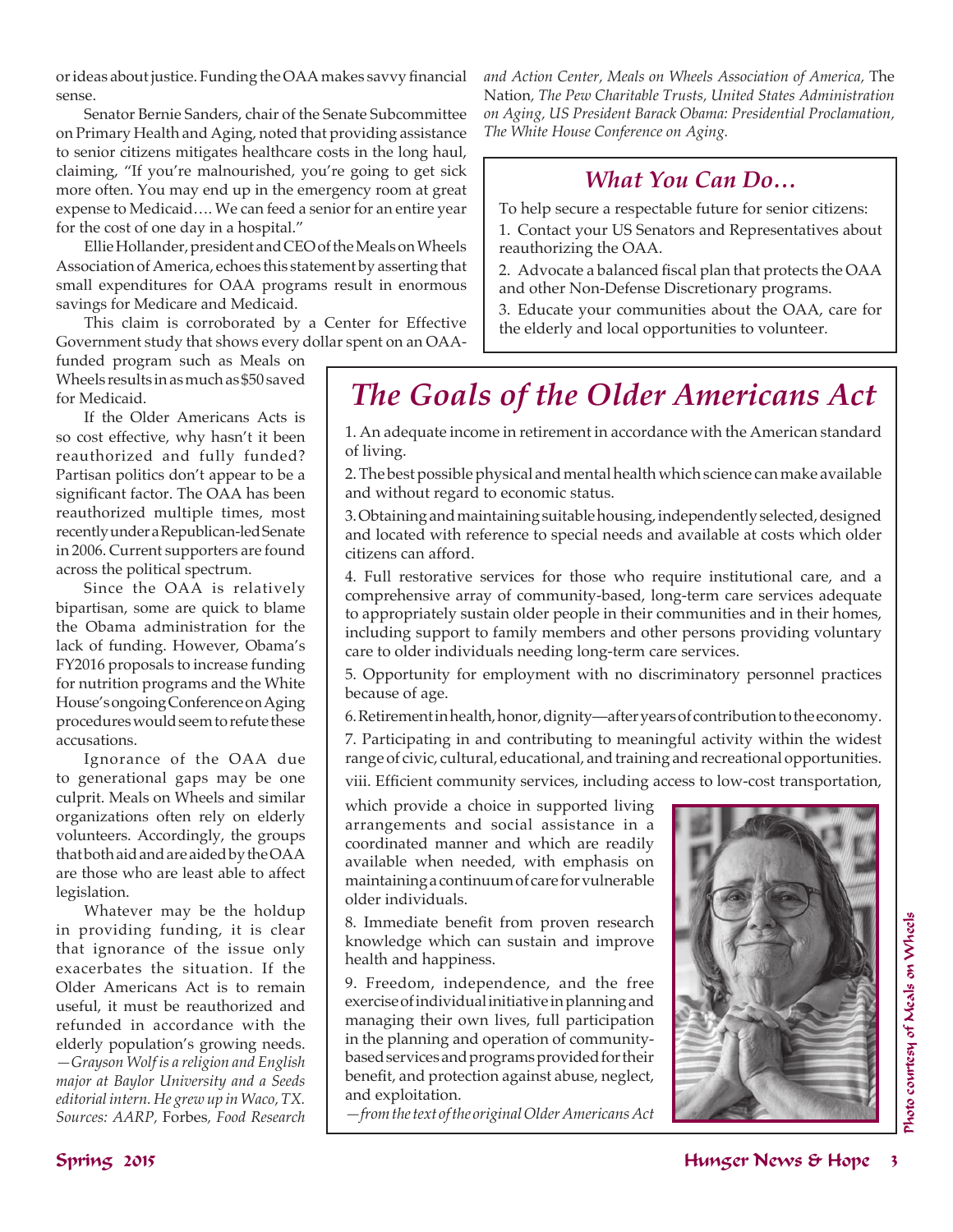## *A Homelessness Glossary* compiled by Chelle Samaniego

In 2005, the United Nations Census estimated that of the billion people on our planet, 100 million lived without n 2005, the United Nations Census estimated that of the a home. Special consideration was taken not to document those living in abandoned buildings or shelters or those who bounce around from house to house. Another report showed that if we did add the "hidden homeless," the number would double to 200 million.

A lot of things have changed since then. And the face of homelessness has changed throughout the world. It is no longer the face of a man on the street; the faces now are those of women and children.

Below is a special glossary we have put together to help us better understand homelessness in our world. The statistics and demographics of homelessness vary throughout the world, since different countries define it in different ways. The following information is based on the United States, unless otherwise indicated.

**Homeless** *adjective home-less: Having no home or permanent place of residence. (Merriam-Webster Dictionary)*

**Shelter** *noun shel-ter: A place that provides food and protection for people or animals that need assistance. (Merriam-Webster Dictionary)*

**The United States Department of Housing and Urban Development (HUD):** This Federal agency, with a cabinet post, was created in 1965 to address America's housing needs. HUD provides funds to state and local governments and to nonprofit organizations to assist homeless individuals and families. The funds are used to help people move from the streets to temporary shelter, to supportive housing (with services, if necessary) and ultimately back to the mainstream of American life. (www.hud.gov)

#### **Homeless People (HUD Definitions)**

1. People who are living in a place not meant for human habitation, in emergency shelter, in transitional housing or exiting an institution where they resided for up to 90 days. People will also be considered homeless if they were in shelter or a place not meant for human habitation immediately prior to entering that institution.

2. People who are losing their primary nighttime residence, which may include a motel or hotel or a "doubled-up" situation, within 14 days and lack resources or support networks to remain in housing.

3. Families with children or unaccompanied youth who are unstably housed and likely to continue in that state. (This new category applies to families with children or unaccompanied youth who have not had a lease or ownership interest in a housing unit in the last 60 or more days, have had two or more moves in the last 60 days, and who are likely to continue to be unstably housed because of disability or multiple barriers to employment.)

4. People who are fleeing or attempting to flee domestic violence, have no other residence and lack the resources or support networks to obtain other permanent housing. (National Alliance to End Homelessness --NAIH)

**Hidden homeless**: Families and individuals who do not have a place of their own but are not counted in homelessness censuses. Living with family members or friends, moving from place to place, they do not seek services at homeless shelters, so their exact numbers cannot be counted. It is estimated that there are 100 million "hidden homeless" in our world.

**Chronically homeless:** An individual or family with a disabling condition who have been continuously homeless for a year or more or have had at least four episodes of homelessness in the past three years. HUD's Consolidated Plan Interim Rule defines a chronically homeless household as a disabled individual or family, where the head of household is disabled, who is literally homeless and has been such for at least one year or on at least four separate occasions in the last 3 years, where each occasion lasted for at least 15 days.

Disabling conditions include:

- A diagnosable substance-abuse disorder
- A serious mental illness
- A developmental disability
- A chronic physical illness or disability, including the co-occurrence of two or more of these conditions. (HUD)

**Continuum of Care (CoC) Program**: A program designed to promote community-wide commitment to ending homelessness. CoCs provide funding for efforts by nonprofit providers, as well as state and local governments, to quickly rehouse individuals and families while minimizing the trauma and dislocation caused by homelessness. Area homeless coalitions are formed to operate effectively under the Continuum of Care program. (HUD)

**Point-in-Time Count:** The Point-in-Time (PIT) is a count of sheltered and unsheltered homeless persons on a single night in January. HUD requires that Continuums of Care (see above) conduct an annual count of persons who are sheltered in emergency shelter, transitional housing, and Safe Havens on a single night. Continuums of Care also must conduct a count of unsheltered homeless persons during odd-numbered years, to be planned, coordinated and carried out locally.

**The Housing Inventory Count (**HIC) is a PIT inventory of provider programs within a Continuum of Care that provide beds and units to serve homeless persons, categorized by five program types: Emergency Shelter, Transitional Housing, Rapid Re-housing, Safe Haven, and Permanent Supportive Housing. The January 2014 PIT count showed that 578,424 total persons were in emergency shelters, transitional housing programs or living unsheltered on US streets. (HUD)

### Hunger News & Hope 4 Spring 2015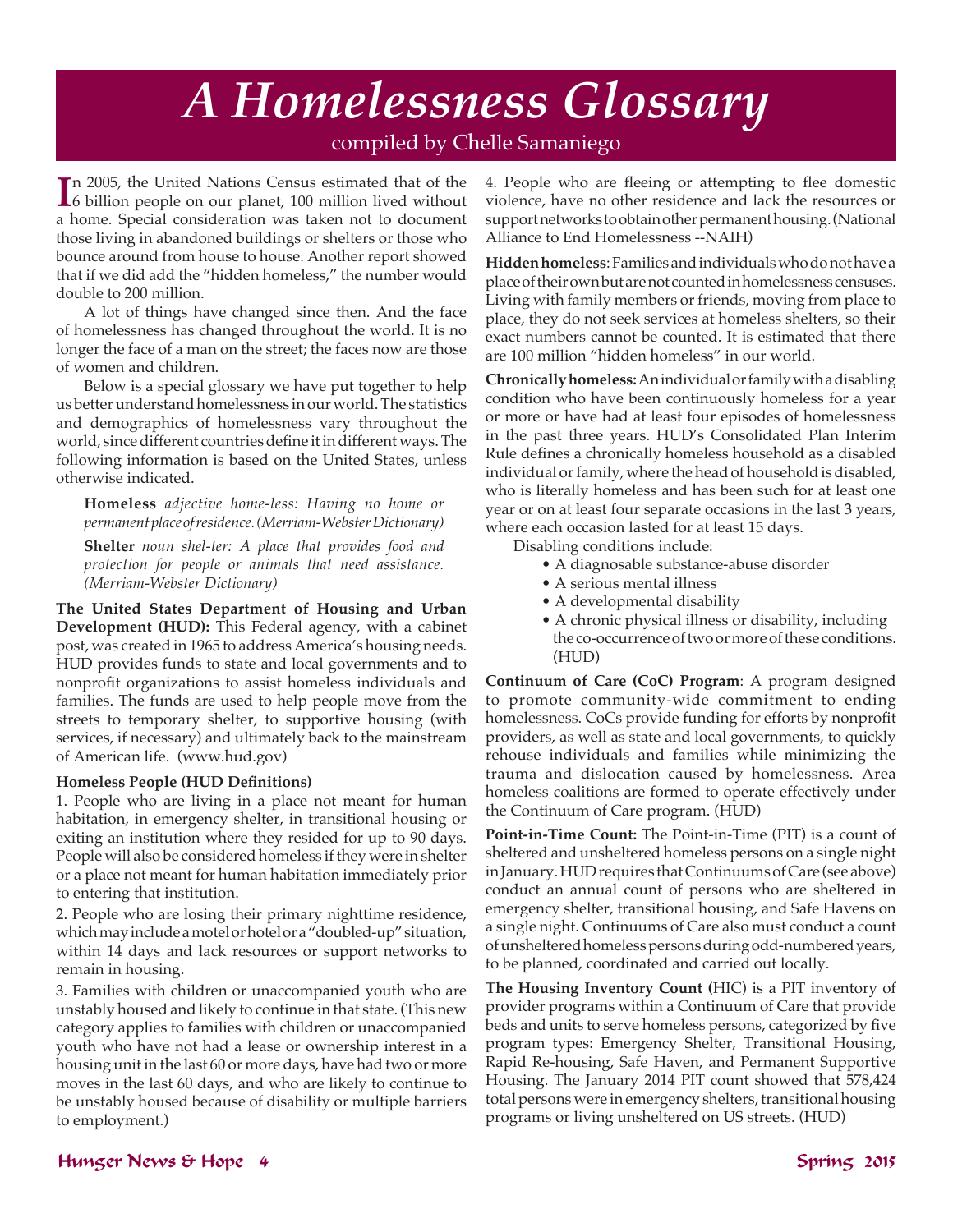**Homeless Management Information System (HMIS):** A local information technology system used to collect client-level data and data on the provision of housing and services to homeless people and people at risk of homelessness. Each CoC selects an HMIS software solution that complies with HUD's data collection, management and reporting standards. (HUD)

**Annual Homelessness Assessment Report (AHAR):** This is a HUD report that provides nationwide estimates of homelessness, including information about the demographic characteristics of homeless persons, service-use patterns and the capacity to house homeless persons. The report is based primarily on HMIS data (see above) about persons who experience homelessness during a 12-month period. (HUD. To view the most recent AHAR, visit https://www.hudexchange. info/manage-a-program/coc-homeless-populations-andsubpopulations-reports.)

**United States Interagency Council on Homelessness (USICH)**: The mission of this council is to coordinate the Federal response to homelessness and to create a national partnership at every level of government and with the private sector to reduce and end homelessness in the nation, while maximizing the effectiveness of the Federal Government in contributing to the end of homelessness. (USICH)

**Homeless Emergency Assistance and Rapid Transition to Housing Act**: This law, known as the HEARTH Act, enacted by Congress in May 2009, mandated that the USICH produce a "national strategic plan" to end homelessness and report to Congress and the President.

**"Opening Doors":** This was the first comprehensive US strategy to prevent and end homelessness. The plan was presented to the Office of the President and Congress on June 22, 2010. It set the country on a course to end veteran and chronic homelessness in America by 2015, and to end homelessness among children, families and youth by 2020. (USICH; the

entire plan can be viewed at http://usich. gov/opening\_doors.)

**National Alliance to End Homelessness (NAEH)** : A nonprofit, nonpartisan,organization committed to preventing and ending homelessness in the US. (NAIH: www.endhomelessness.org)

**"Housing First" Model:** An approach to end homelessness by providing housing as quickly as possible as a first step, then providing support services as needed. (NAEH)

*This drawing by Jesse Manning is inspired by a sculpture called "Whatsoever You Do" by Timothy Schmalz, outside of St. Stephen-inthe-Fields in Toronto, ON, and outside of St. Francis of Assisi Church in New York City. A drawing by Jesse of another Timothy Schmalz sculpture called "Homeless Jesus" was featured in the Fall 2014 HNH issue.*

**National Coalition for the Homeless (NCH):** This group works to "prevent and end homelessness while ensuring the immediate needs of those experiencing homelessness are met and their civil rights protected." NCH provides educational resources and speakers for events, and were co-creators of **National Hunger and Homelessness Awareness Week**, which occurs the week before Thanksgiving throughout the US. (NCH: www.nationalhomeless.org)

**Transitional Housing**: Supportive housing that generally lasts for a limited time ranging from as short as two weeks to as long as 24 months that provides help for people after a crisis or domestic violence. (Transitional Housing, a directory of transitional housing programs: www.transitionalhousing.org)

**Permanent Supportive Housing**: This program is designed to assist homeless persons in transitioning from homelessness, by providing housing and supportive services as needed to enable homeless persons to live as independently as possible. (HUD)

**McKinney-Vento Homeless Assistance Act**: This law is the first and only major US Federal legislative response to child homelessness. Specific areas pertain to and protect children in the US public school system. (NCH)

**Unaccompanied Youth**: An individual under the age of 24 who lacks parental, foster or institutional care. It is estimated that 500,000 unaccompanied youth experience homelessness in America each year. (NCH)

*—Chelle Samianego is a community organizer who specializes in issues of hunger and homelessness. She has worked with the Waco (TX) Homeless Coalition, the McLennan County Hunger Coalition, Caritas of Waco, the Heart of Texas CROP Hunger Walk and the Waco Committee for National Hunger and Homelessness Awareness Week. She also volunteers as the Seeds Social Media Editor.*

*Author's note: You can find a convenient source for statistics about homelessness around the world at www.homelessworldcup.org/ content/homelessness-statistics.*

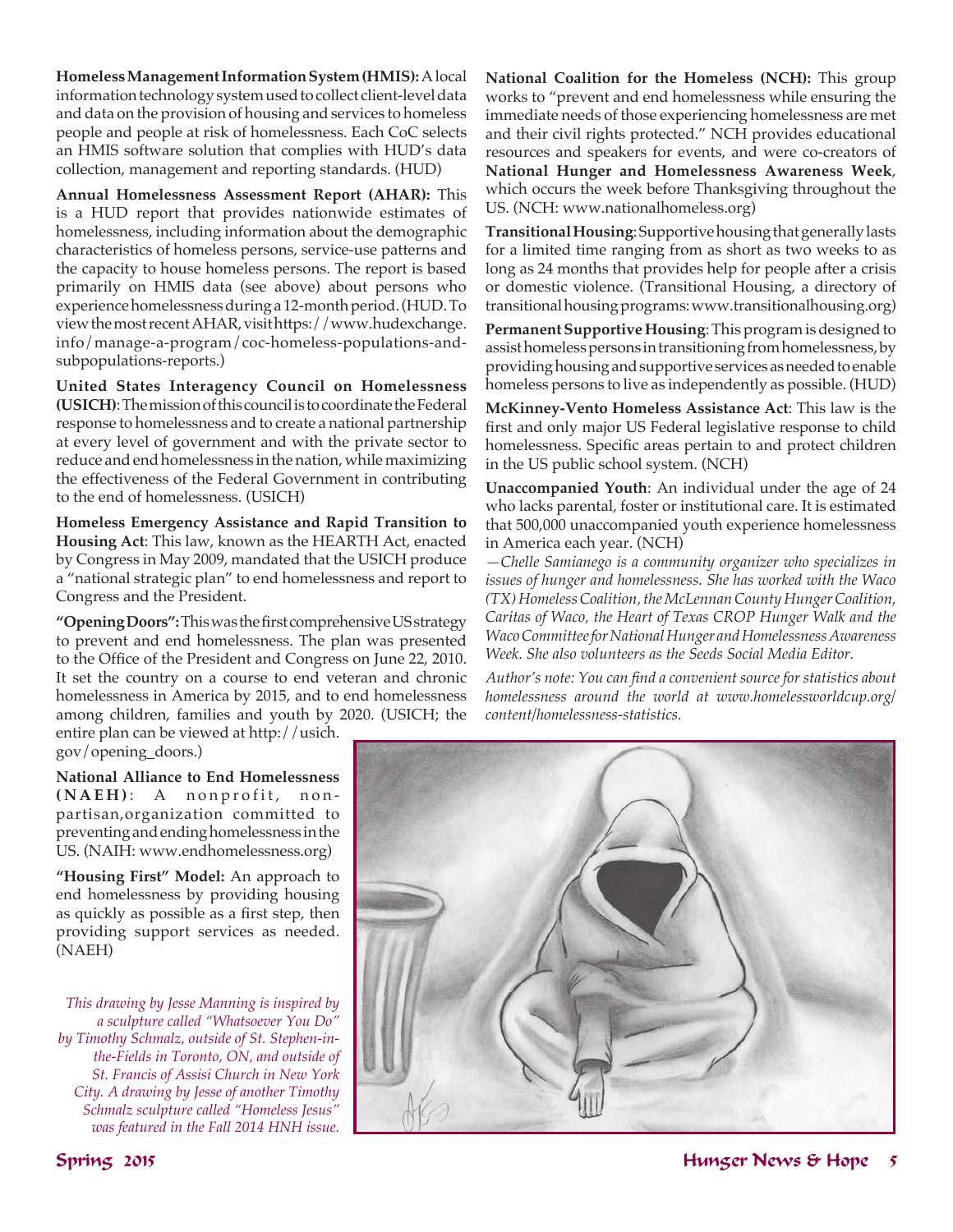## Hunger News

## *Survey Finds One in Six Households with Food Hardship*

While the US Congress threatens funding cuts for the country's safety net programs that keep or lift people out of poverty, new data released in April by the Food Research and Action Center (FRAC) show that millions of Americans still struggle to afford enough food for their households.

*How Hungry Is America?* is FRAC's latest look at food hardship. The report finds that one in six Americans (17.2 percent) said in 2014 that there had been times over the past 12 months that they didn't have enough money to buy food that they or their families needed.

The report finds that hunger exists in every state in the country. While Mississippi may have the worst rate among states, with one in four households reporting food hardship, still the "best" state, North Dakota, has one in eleven households struggling with food hardship. Ninety-eight of the largest 100 surveyed Metropolitan Statistical Areas (MSAs) have at least one in eight (12.5 percent or more) households reporting food hardship.

Nationally, the food hardship rate reflects the economy's weakness for many Americans. The food hardship number skyrocketed in late 2008 and early 2009 as the recession deepened, and remained relatively high as the nation slowly recovered. Only in this past year have the numbers almost returned to early 2008 levels. Still, that means that nearly

### *You're Never Too Young to Fight Hunger*

**T**en-year-old Miriam Hinojosa (pictured right) overheard her dad talking about the challenges of poverty and hunger among children in the US, and decided to do something about it.

Victor Hinojosa is a professor at Baylor University and has worked to end hunger in a number of ways, including serving on the board of directors at World Hunger Relief, Inc (WHRI). Miriam heard him talking with Jeremy Everett, the director of the Texas Hunger Initiative (THI), based at Baylor's Diana R. Garland School of Social Work. Among many other things, THI organizes summer feeding programs for children in communities across Texas.

Miriam likes making bracelets, so she decided to start a fundraising project for THI. Using a Rainbow Loom, she began making dozens of bracelets, key chains, hair clips, pen toppers and more. "Miriam spends hours upon hours creating her products to sell to benefit THI," Victor Hinojosa said.

"I've been really impressed, and we're so proud of her heart to do this," he said. Miriam's mom, Lynne, is also a Baylor professor.

Miriam sells her pieces for \$2.50 each. She set up a booth at WHRI's Spring Farm Day in April. By that time, she had raised more than \$200. She recently presented her first check to THI.

*—From* Baylor Proud*, the Baylor University news blog, personal interview with Miriam Hinojosa. Photo courtesy of Texas Hunger Initiative.* 

one in six households are reporting food hardship, a fact that FRAC officials say is unacceptable.

"There was too much hunger before the recession, and that is not a level to which the nation should aspire," said Jim Weill, FRAC president. "These survey findings represent an economic and political failure that is leaving tens of millions of Americans struggling to afford food. Doubling down on this harm would be a national nightmare. Congress and the President must reject cuts to nutrition programs and other programs that benefit low-income people, and build a stronger safety net."

*How Hungry Is America?* contains data throughout 2014 for every state and (for 2013 and 2014 combined) 100 of the country's largest MSAs.

The data were gathered as part of the Gallup-Healthways Well-Being Index project, which has been interviewing hundreds of households daily since January 2008. FRAC analyzed responses to the question: "Have there been times in the past 12 months when you did not have enough money to buy food that you or your family needed?" A "yes" answer to this question is considered a signal that the household experienced food hardship.

*—From the Food Research and Action Center. The full report is available at www.frac.org.*



### Hunger News & Hope 6 Spring 2015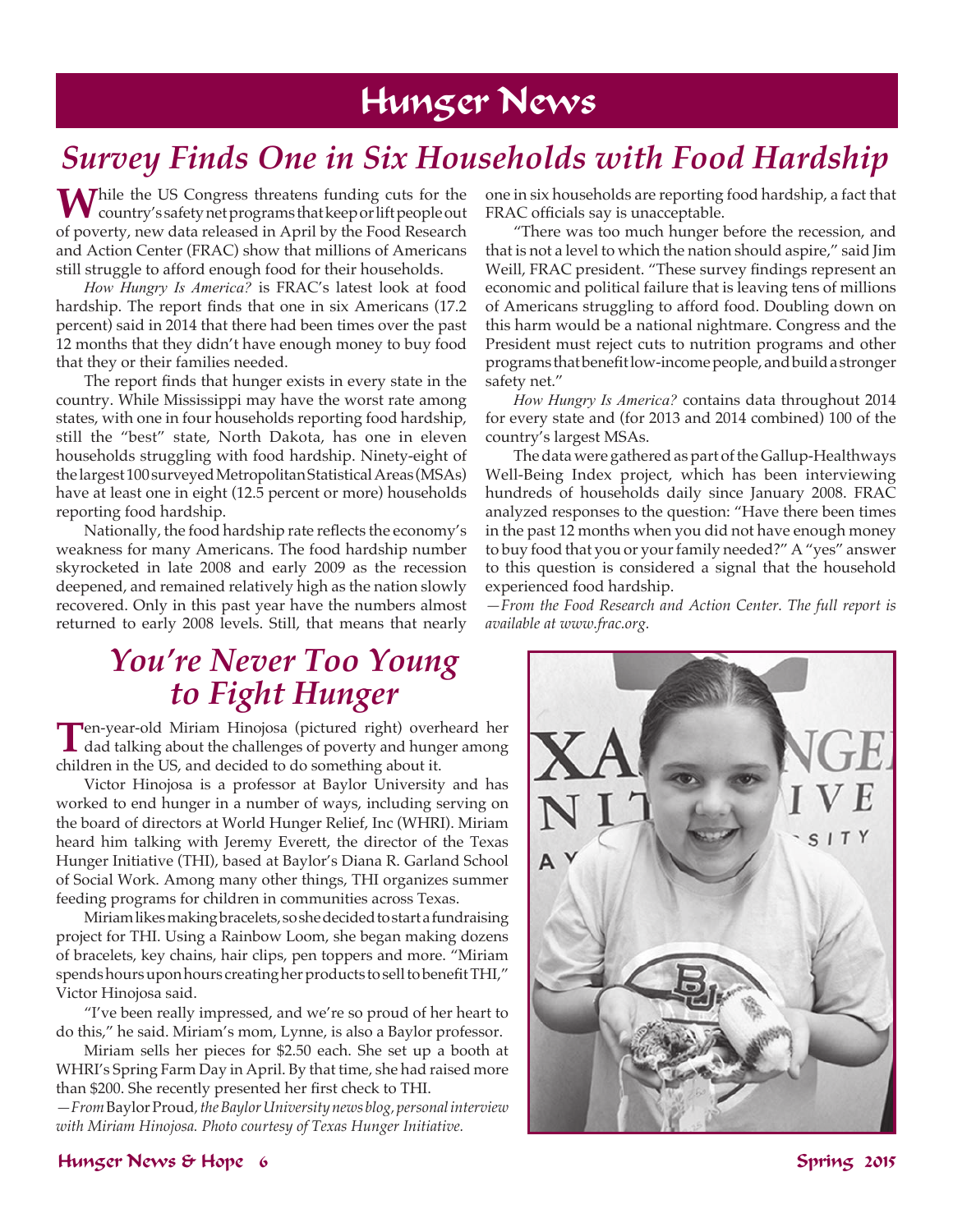## Resources & Opportunities

# *A Story of Homeless Teens*

*The Homestretch*, a documentary from filmmakers Anne de Mare and Kirsten Kelly, aired last year and again this spring on the PBS program *Independent Lens.* The film follows three homeless teens in Chicago as they fight to stay in school, graduate and create a new life.

Now a discussion guide is available, free of charge, at www.homestretchdoc. com. The film raises questions about much more than the issue of unaccompanied youth and will produce an abundance of fodder for discussion. Robert Lloyd of the Los Angeles Times wrote that *The Homestretch* does not try to be "any kind of definitive statement on teenage homelessness or even teenage homelessness in Chicago." It is, instead, he writes, "a portrait of a situation."

The youths whose stories are followed—Roque, Kasey and Anthony—challenge audiences to rethink stereotypes of homelessness as they work to complete their educations and transition into life after high school.

With unprecedented access into Chicago public schools, The Night Ministry "Crib" emergency youth shelter, and Teen Living Programs' Belfort House, *The Homestretch* follows these kids as they move through the milestones of high school while navigating a landscape of couch hopping, emergency shelters, transitional homes, street families and a school system on the front lines of the homelessness crisis.

*The Homestretch* examines the struggles these young people face in obtaining a high-school level education. It then follows them beyond graduation to focus on the crucial transition when the structure of school vanishes, and homeless youth often struggle to find the support and community they need to survive and be independent. The film brings a powerful, original perspective on what it means to be young and homeless in the US today.

*The Homestretch* is part of *American Graduate: Let's Make it Happen*, a public media initiative supported by the Corporation for Public Broadcasting and the Independent Television Service to help local communities across America address the dropout crisis.

*—From Public Broadcasting Service, Corporation for Public Broadcasting, Independent Television Service (ITVS),* Los Angeles Times.



Raise Hunger Awareness through Worship.



Ask for a free promotional copy of a Jent, Advent or Hunger Emphasis worship packet from Seeds of Hope.

*Sacred Seasons* is a series of creative worship tools to help raise awareness of hunger and justice issues. A year's subscription of US\$100 includes Advent/Christmastide, Lent/Eastertide and a fall Hunger Emphasis resource. To order, call

254/755-7745 or e-mail seedseditor1 @gmail.com. Single packets are US\$40. (Non-US subscriptions are US\$115;



individual packets are US\$50.) For more information, go to www. seedspublishers.org.